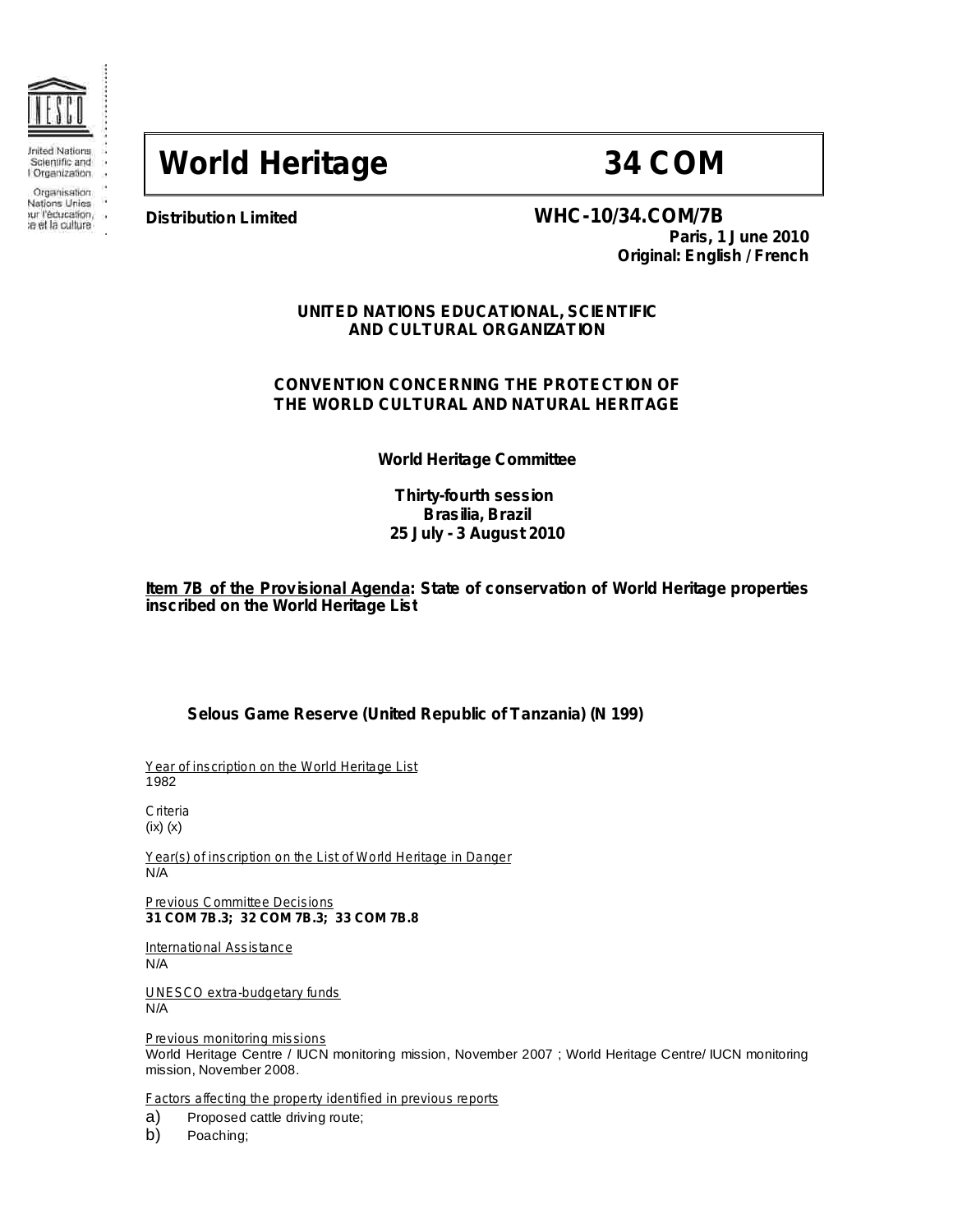- c) Hunting;
- d) Insufficient funding;
- e) Mineral and hydrocarbon prospecting and mining;
- f) Tourism management and development; and
- g) Potential and proposed dam development.

http://whc.unesco.org/en/list/199 *Illustrative material*

### *Current conservation issues*

On 25 February 2010, the State Party submitted a detai report on the state of conservation of Selous Game Reserve (SGR), which provi es information on the different recommendations included in Decision 33 COM 7B.8. The report provides an update on the status of funding for the property, mineral and hydroc bon prospecting, potential and proposed dam developments, anti-poaching measures, hunting, and tourism management and development, but does not acknowledge the reported increases in poaching. The report also notes that a new Wildlife Act n° 5 has come into force in 2009 and refers to some of the new provisions in the report.

#### a) *Increases in poaching*

The State Party report recalls that regular wildlife c ses have been conducted in the Selous Mikumi Ecosystem in previous years and that available data show that populations are stable. It notes that a dry season wildlife census was conducted in August 2009 by Tanzania Wildlife Research Institute and that the report will be provided as soon as it is available. However a publicly available report submitt by the Panel of Experts to the Convention on the International Trade in Endangered Species (CITES) on the status of elephants and ivory poaching in Tanzania provides some figures of this survey. The report notes a decline of the total elephant population in th country, attributed largely to the downward trend in the Selous-Mikumi ecosystem. A dramatic loss of approximately 31,500 elephants is reported from the ecosystem between 2006-2009 (from 74900 to 43500). The CITES Panel of Experts expresses its concern over this decline and concludes that based on the proportion of elephant mortality attributed to illegal killing (a reliable poaching threat indicator) which jumped from 18% in 2004 to 63% in 2009, the illegal killing of elephants is not only significant, but has also been increasing.

This confirms the conclusion of the 2008 World Heritage Centre / IUCN monitoring mission, which highlighted reports indicating that poaching pressure was on the increase, in particular elephant poaching and noted the need for the State Par react decisively to indications of increasing poaching pressure in order to avoid a future negative impact on the elephant populations. While the recent Tanzanian elephant census report notes that the 44% decline of Selous' elephant population between 2006-2009 could be due to elephant migration to Niassa Game Reserve in Mozambique, the World Heritage and IUCN consider that the minor levels of in-migration observed in particular in the southern part f Niassa cannot explain the dramatic decline of Selous' elephant population. According to information received, the increase observed in Niassa Reserve seems more related to development pressures to the south of the Reserve.

The State Party notes that enhancement of SGR's capacity to carry out anti-poaching activities is foreseen in the implementation of the new Wildlife Act No 5 of 2009, and that it intends to prepare a proposal to request technical and financial support from the IUCN Species Survival Commission to assist with the new aer in 2010.

The World Heritage Centre and IUCN are extremely concerned about the dramatic decrease in the elephant population which seems to be due to an increase in poaching and a result of an apparent breakdown of anti-poaching activities in the property, which is in part bly due to insufficient funding. The World Heritage Centre and IUCN consider that without decisive and immediate action on the part of the State Party to halt poaching, poaching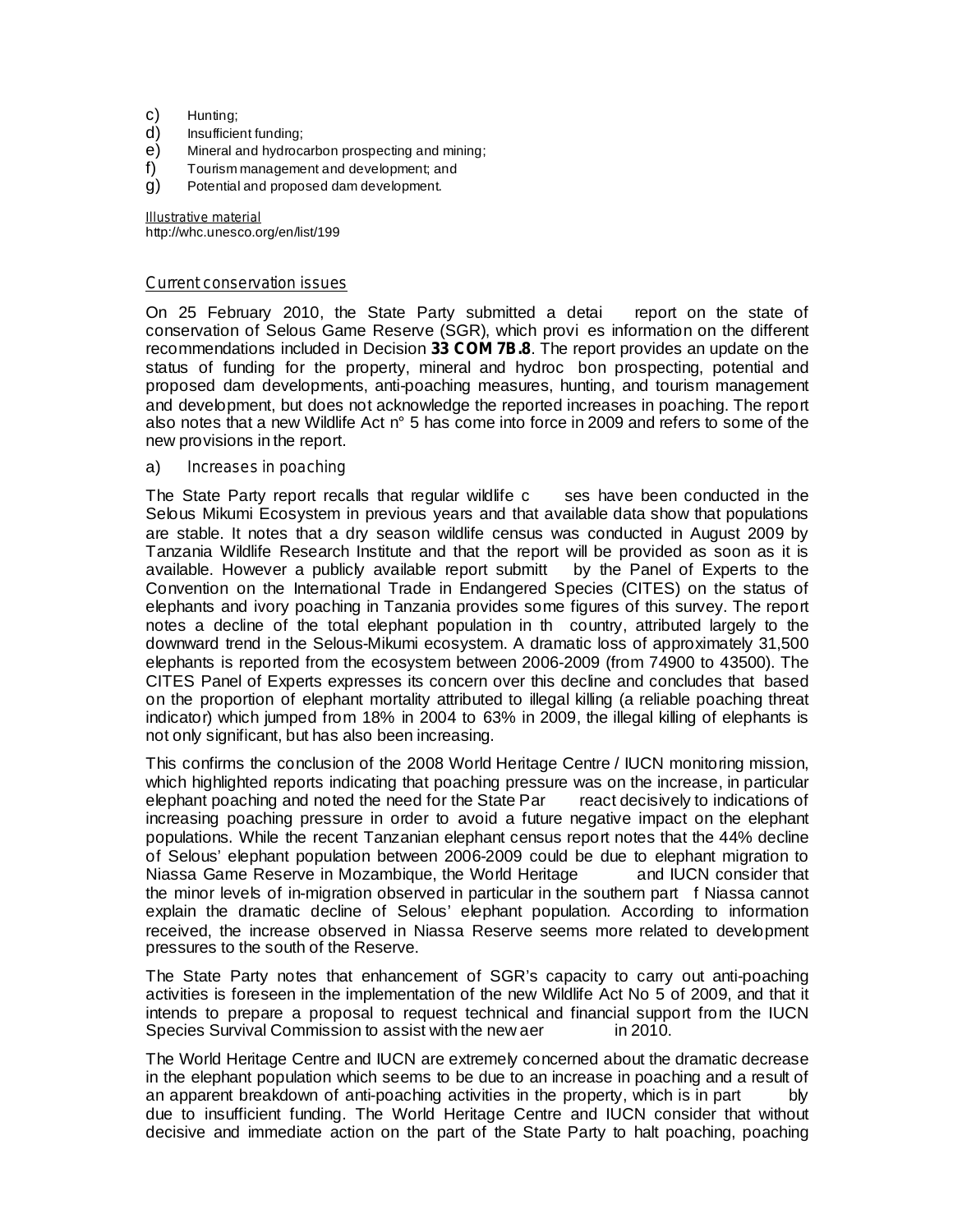levels in SGR, which contains one of Africa's largest elephant populations, might further increase. The World Heritage Centre considers that the State Party should urgently enhance SGR's capacity to carry out anti-poaching activities.

#### b) *Management of the property*

The State Party reports that under the new Wildlife Act the Wildlife Division will be transformed into a new autonomous Wildlife Authority and that the accrued revenue for all game reserves will be reinstated, including SGR, which will significantly increase the availability of financial resources to manage the property. It is not clear from the report when this will be implemented. While SGR currently has 365 Scouts, the State Party highlights that it will take considerable resources and time to attain 2000 Game Scouts it estimates necessary to effectively patrol and manage the 50,000 sq. km of the property. The State Party notes that it will seek financial and tech support from the World Heritage Centre and the Advisory Bodies to: conduct an independ evaluation of the implementation of the General Management Plan; and convene a workshop to discuss the implementation of the recommendations of the 2007 and 2008 reactive monitoring missions as requested by Decision **33 COM 7B.8.**

The World Heritage Centre and IUCN welcome the restoration of accrued revenue for the property, as well as the creation of the new autonomous Wildlife Authority. These are significant steps towards reinstating effective management following the interruption of the Revenue Retention Scheme since 2004. They consider that the new revenue accrual scheme should be designed along the same lines as the Revenue Retention Scheme, and that at least 50% of the revenues accrued from tourism and hunting are retained by SGR management. World Heritage Centre and CN welcome also the intention of the State Party to undertake an independent evaluation of the management plan and convene a workshop on implementing the recommendations of the 2007 and 2008 monitoring missions.

### c) *Mineral and hydrocarbon prospecting and mining*

The State Party acknowledges the incompatibility of mi eral exploration, mining, oil exploration and exploitation with inscription on the World Heritage List. However, the revised Wildlife Act now allows exploration and extraction of oil and gas in game reserves, including the property, as long as the prospector undertakes an Environmental Impact Assessment. The report confirms that uranium mining potential is being assessed within and around the property and that a prospecting license has been issued to MANTRA Resources. However, no uranium mining activity is currently being undertaken. Moreover, no oil exploration is taking place within the property. The State Party notes that it has not as yet issued any permits to allow uranium mining or oil exploration within the property and confirms that it will comply with Paragraph 172 of the *Operational Guidelines* before executing any such permits.

World Heritage Centre and IUCN remain seriously concerned with the on-going uranium exploration and in particular the existing proposal for hydrocarbon prospecting within SGR. They reiterate the clear policy position of the World Heritage Committee that mineral exploration, mining and oil exploration are incompatible with World Heritage status, Moreover, they are concerned that these activities could now be legally possible within the Property as a result of the new Wildlife Act of 2009. The new Wildlife Act has weakened the legal provisions for protection that were in place at the time of inscription of the property, and they consider that the current legal protection is not sufficient for a World Heritage property. The World Heritage Centre and IUCN reiterate the conclusion of the 2008 mission that the impacts of oil exploration would impa large areas in the property and recall that oil exploration in the 1980's also coincided with a sharp increase in poaching and a dramatic decline in wildlife populations, in particular elephants.

d) *Potential and proposed dam developments – Kidunda and Stiegler's Gorge dams*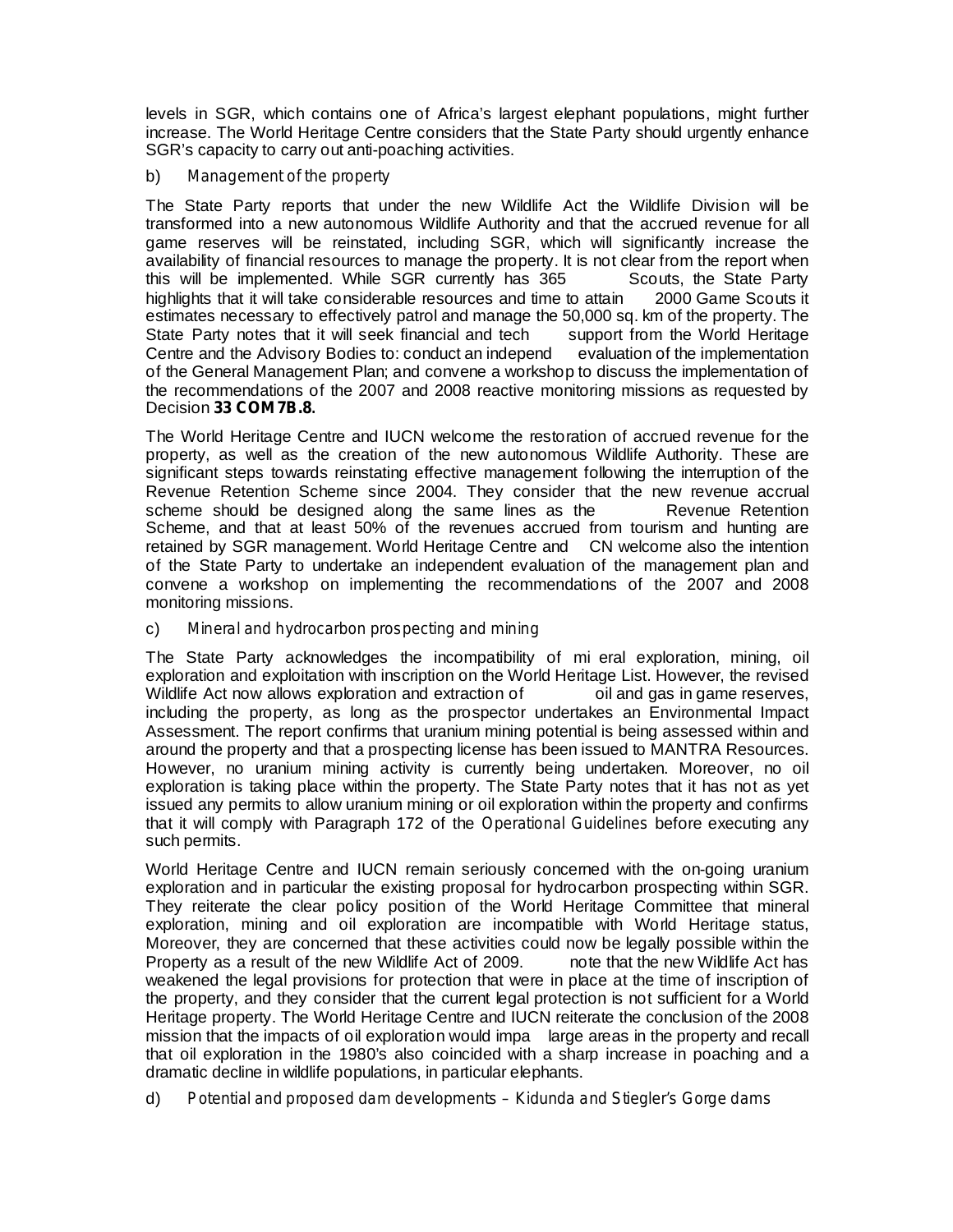The State Party confirmed the information gathered by the 2008 monitoring mission that the proposed Kidunda dam, which is intended to meet increasing water demand in Dar-es-Salaam, is 12km outside the property boundary, and tha the dam's capacity has been reduced. The current design would result in 4 to 5 km<sup>2</sup> of SGR being inundated. The State Party report notes that a Steering Committee is being created to review the project, including experts from the Wildlife Department and SGR and that second EIA is foreseen in February 2010.

With respect to plans for a hydroelectric dam in Stieg er's Gorge within the property, the State Party notes that in spite of an earlier feasibility study in 1970 which considered that it would be uneconomical and therefore should not go ahea the Ministry of Energy has included it in the National Power System Master Plan (PSPM) 2009-2033 as an important infrastructure project for meeting long term power demand in Tanzania. Feasibility studies in the Rufiji River Basin are currently being prepared.

The World Heritage Centre and IUCN note that the revis plans for the Kikunda dam could also have significant negative impacts on the Outstanding Universal Value of SGR as it will affect Gonabis, which is an important area for many of Selous' large mammals. They also reiterate the conclusion of the 2008 mission that a dam in Stiegler's Gorge would have serious impacts on the values and integrity of the property. The State Party is urged to ensure that the on-going or planned impact assessments will evaluate the on the Outstanding Universal Value and details in line with paragraph 172 of the *Operational* Guidelines are submitted to World Heritage Centre before a final decision on the dam projects is taken.

e) *Hunting*

The State Party reports on the 2007 and 2008 mission r ommendations to regulate hunting. The State Party considers that a transparent system is in place through the Reviewed Wildlife Act No. 5 of 2009 and Tourist Hunting Regulat of 2002; transparency is currently exercised in the quota setting; and SGR is in the process of developing an integrated database which will allow the linkage of information a eports within the property.

The World Heritage Centre and IUCN consider that while new wildlife act sets out a clear procedure for the attribution of hunting blocks, the s still lacks transparency. Hunting blocks are allocated by the Minister based on the advice of the Hunting Block Allocation Advisory Committee, but there are no clear criteria to guide the allocation. The Wildlife Act also does not prescribe a methodology for setting the ting quota. The State Party report, while noting that wildlife census data are taken into consideration in the process of setting the quota, did not explain how this scientific informa ion is used. The World Heritage Centre and IUCN welcome the commitment of the State Party to lop an integrated database linking monitoring systems, and reiterate the recommendation of he Committee to use this as a basis for wildlife management.

### f) *Tourism management and development*

The State Party notes that SGR does not have a detailed Tourism Plan with a clear vision for both consumptive and non-consumptive tourism and that a proposal is currently being prepared to request technical support from the World Heritage Centre to assist in developing a Tourism Plan. The State Party further notes that it eloping camps in the northern area of the property (10 currently exist with another 10 un construction), and that it intends to expand photographic tourism south of the northern sector.

The World Heritage Centre and IUCN note that the number of lodges in the northern area of Selous is now much higher than specified for in the Management Plan. They are concerned that Selous may be developing mass tourism infrastruct re prior to formulating a clear and sustainable vision for both consumptive and non-consumptive tourism. A Tourism Plan should be prepared as quickly as possible with the assistance of the World Heritage Centre and IUCN in order to avoid any potential impacts of increased tourism on the property's values and integrity.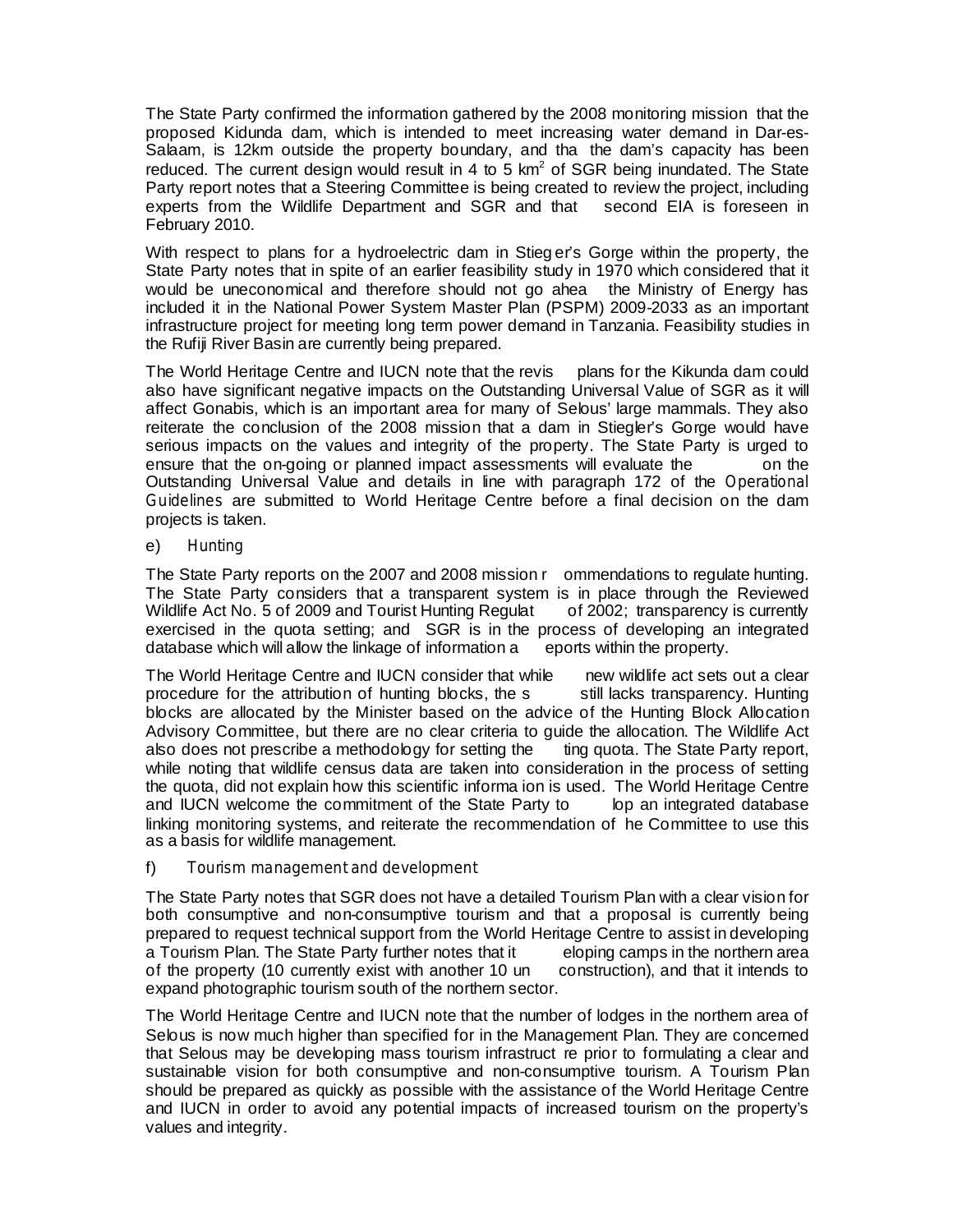The World Heritage Centre and IUCN are also concerned by the significant increase in threats to the values and integrity of SGR and conside that a coordinated approach is necessary to address these, in collaboration with local and international NGOs and other stakeholders. They are specially concerned by the dramatic results of the elephant survey and the indications of a strong increase in poaching and express the hope that the creation of the autonomous Wildlife Authority and the announced restoration of the revenue retention mechanism will create the necessary momentum to address this issue seriously.

The World Heritage Committee should encourage the State Party to take full advantage of the proposed workshop to consider the 2007 and 2008 mi sion recommendations, and use this as an opportunity to support the elaboration of an anti-poaching programme. It is also clear that the new Wildlife Act is weakening the legal protection of the property and that under the new provision uranium, oil and gas exploration and exploitation activities are permitted. The State Party should make a specific exception on this provision for SGR as a World Heritage property and reiterates the Decision by the World Heritage Committee at its 33rd session (Seville, 2009) that any decision to go forward with oil exploration inside the property would constitute a clear case for inscribing on the List of World Heritage in Danger.



**United Nations** ucational. Scientific and Cultural Organization Organisation des Nations Unies pour l'éducation, la solence et la culture

# **World Heritage 34 COM**



## **Limited Distribution WHC-10/34.COM/20**

**Paris, 3 September 2010 Original: English/French**

## **UNITED NATIONS EDUCATIONAL, SCIENTIFIC AND CULTURAL ORGANIZATION**

## **CONVENTION CONCERNING THE PROTECTION OF THE WORLD CULTURAL AND NATURAL HERITAGE**

**WORLD HERITAGE COMMITTEE**

**Thirty-fourth session**

**Brasilia, Brazil 25 July – 3 August 2010**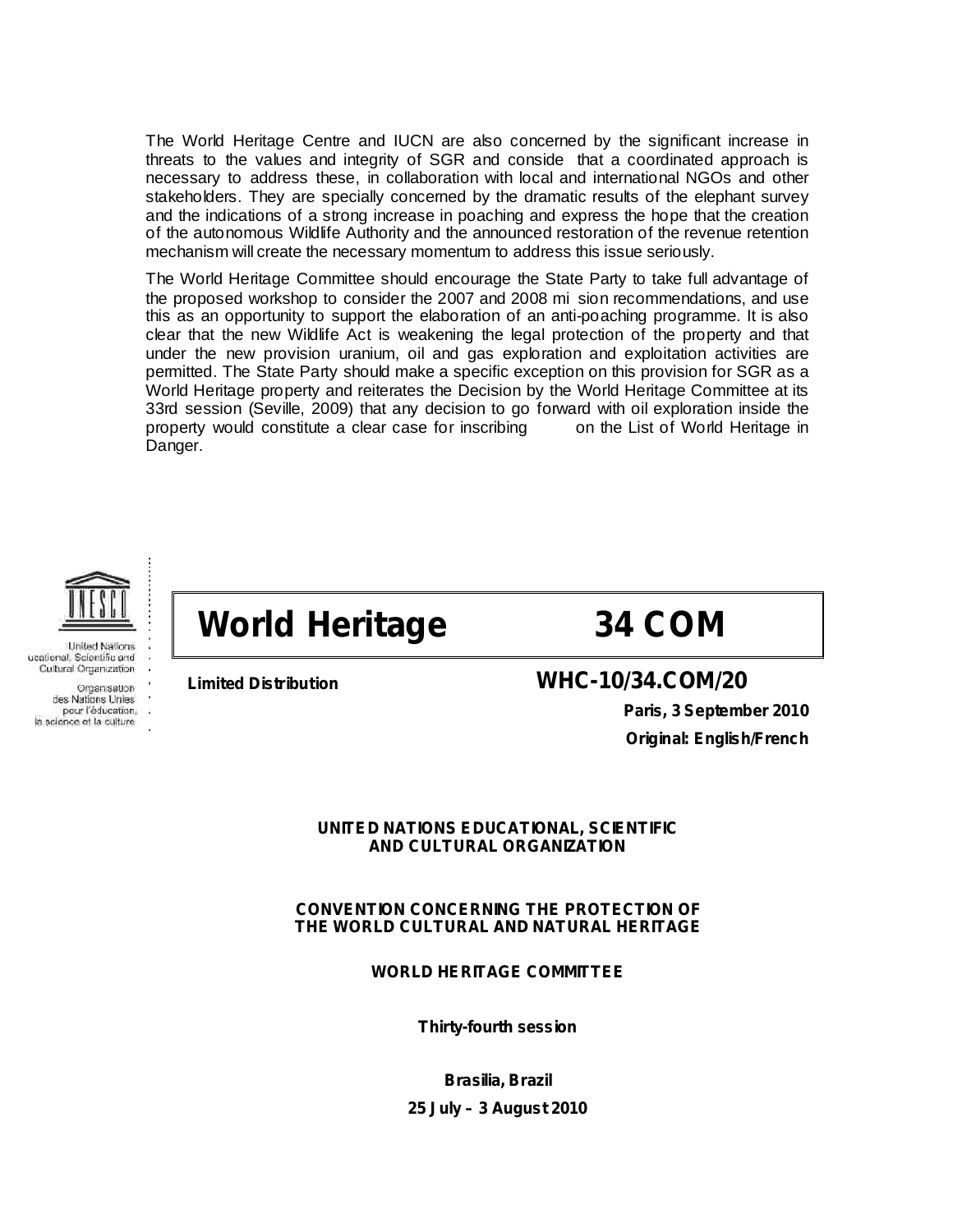**Item 20 of the Agenda:**

## **REPORT OF THE DECISIONS ADOPTED BY THE WORLD HERITAGE COMMITTEE AT ITS 34TH SESSION (BRASILIA, 2010)**

## **Selous Game Reserve (United Republic of Tanzania) (N 199)**

## **Decision: 34 COM 7B.3**

The World Heritage Committee;

- 1. Having examined Document WHC-10/34.COM/7B,
- 2. Recalling Decision 33 COM 7B.8, adopted at its 33rd session (Seville, 2009),
- 3. Expresses its serious concem about the results of the 2009 elephant survey, which shows a decline of the elephant population in the Selous-Mikumi Ecosystem by 44% between 2006 and 2009 and an increase in the proportion of illegally killed elephants;
- 4. Urges the State Party to take immediate and decisive action to halt the upsurge in poaching of elephants as well as other wildlife, which risks seriously degrading the Outstanding Universal Value of the property;
- 5. Also expresses its utmost concern about the weakening of the legal protection of the property by the 2009 Wildlife Act, which allows for th prospection and mining of oil, gas and uranium inside Game Reserves and reiterates that any decision to go forward with oil exploration inside the property would constit te a clear case for inscribing Selous Game Reserve on the List of World Heritage in Danger;
- 6. Also urges the State Party to enact specific legislation to prohibit the prospection and mining of oil, gas and uranium inside the Selous Game erve on the basis of its status as a World Heritage property;
- 7. Reiterates its request to the State Party to inform the World Heritage Centr of all planned activities within and in the vicinity of the property which could impact its Outstanding Universal Value, including dam and mining and provide an Environmental Impact assessment before taking a decisi n on these projects;